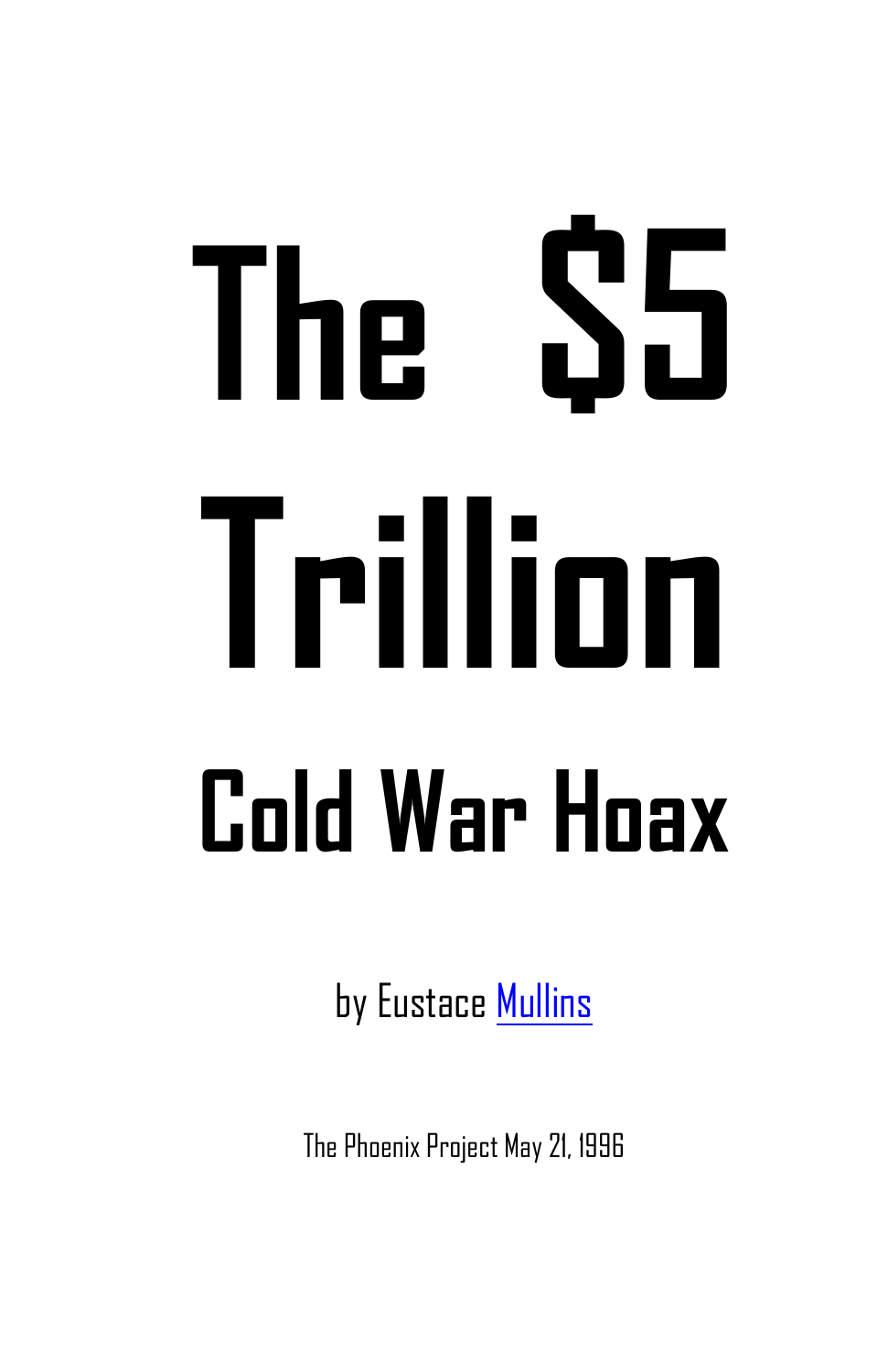Contents

- **I. "SCARE THE HELL OUT OF THE COUNTRY"**
- **II. CHURCHILL LAUNCHES COLD WAR**
- **III. THE CONVERSION OF SENATOR ARTHUR VANDENBERG**
- **IV. THE FLOOZIES OF WASHINGTON**
- **V. HARRIMAN'S REPLY**
- **VI. THE FIRST VICTIMS OF THE COLD WAR**
- **VII. THE EGGHEADS**
- **VIII. A PHONY WAR**
	- **IX. A METEORIC CAREER**
	- **X. REMARKABLE HERITAGE**
	- **XI. THE POLICY OF "CONTAINMENT"**
- **XII. THE MEN BEHIND CONTAINMENT**
- **XIII. TECHNIQUES OF THE COLD WAR**
- **XIV. THE CIA RIDES TO THE RESCUE**
- **XV. EFFECTS OF THE COLD WAR**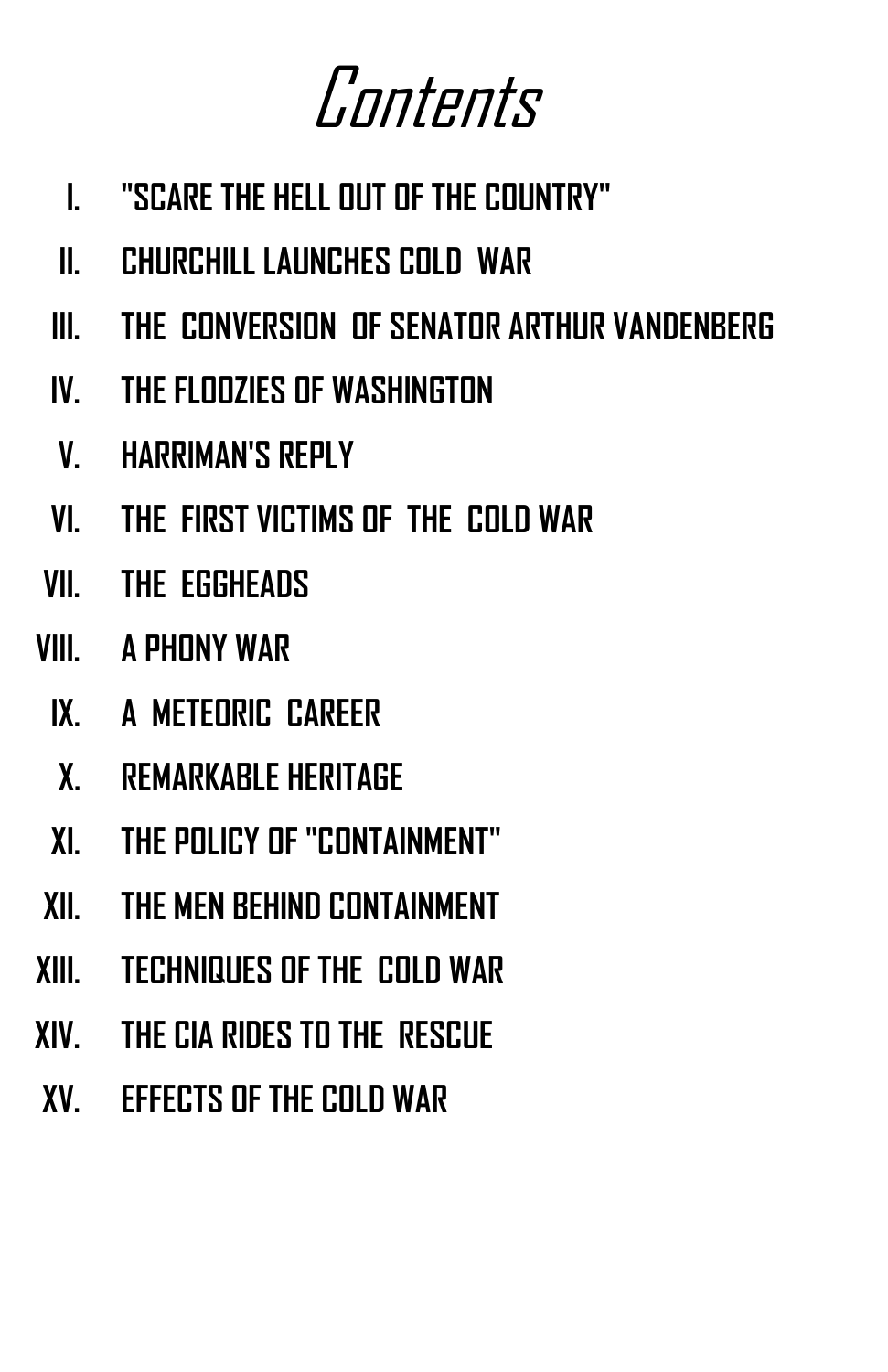#### **INTRODUCTION**

PT Barnum said it for all time, "There's a sucker born every minute." For more than four decades, the American people have been terrorized, not by a foreign threat, but by their own government. In order for the Federal Reserve System central bankers to continue to loot the nation after the successful conclusion of the I Second World War, they had to invent a new threat. The only candidate was our erstwhile gallant ally, the Soviet Union. The central bank conspirators faced the task of continuing to mobilize the people against a terrible threat, taxing them heavily in order to save them from destruction.

Today, we are burdened by a \$5 trillion national debt. Coincidentally, that is the sum we have spent on "national defense" since 1945. The World Order billionaires launched a complex, long-term plan to demonize Soviet Russia. Overnight, they would undergo a sea change, from the darlings of the American political Establishment to a dangerous and possibly overwhelming enemy. la my researches of more than fifty years, I finally located the smoking gun which exposed this conspiracy, a little known article in the August 1977 issue of American Heritage magazine, "Who Started the Cold War?" by historian Charles L. Mee Jr., editor of Horizon magazine, and author of one of the first cold war books, Meeting at Potsdam.

#### **I. "SCARE THE HELL OUT QF THE COUNTRY"**

In this article, Mee writes that on Feb. 27, 1947, "President Truman met with Congressional leaders in the White House. Undersecretary of State Dean Acheson was present at the meeting, and Truman had him tell the Congressmen what was at stake. Acheson spoke for ten minutes, informing the legislators that nothing less than the survival of the whole of Western civilization was in the balance at that moment; he worked in references to ancient Athens, Rome, and the course of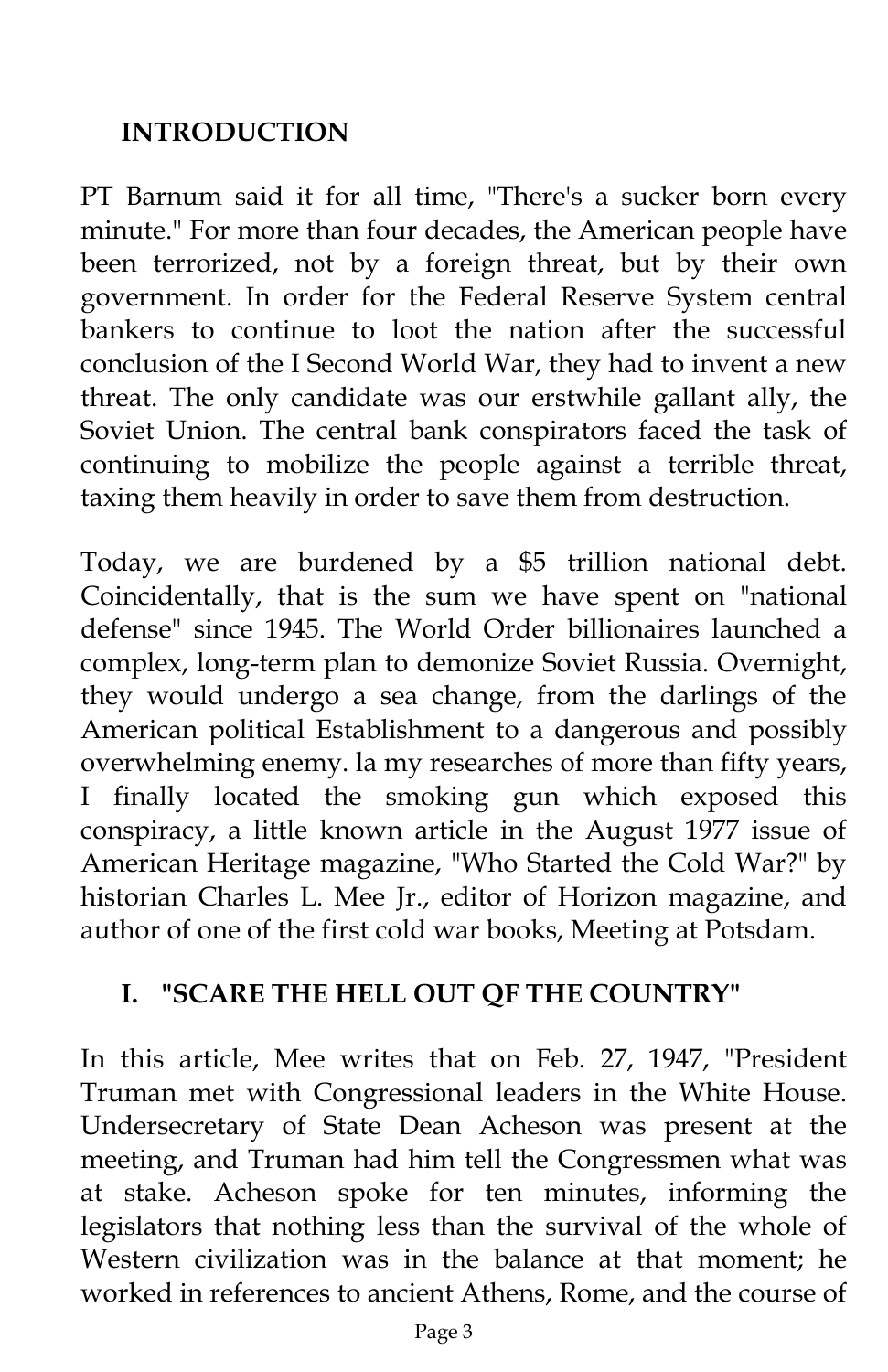Western civilization and freedom since those times. The Congressmen were silent for a few moments, and then, at last. Senator Arthur Vandenberg of Michigan, a prominent Republican who had come to support an active foreign policy, spoke up. All this might be true, Vandenberg said, but, if the President wishes to sell his program to the American people, he would have to 'scare hell out of the country'. It was at that moment that the Cold War began in earnest for the United States."

This is one of the most revealing statements in American history. This is the smoking gun which proves that the federal government used a terror campaign to frighten the American people into supporting four decades of Cold War spending on armaments. The initial campaign was the "atom bomb scare", which raged for some years; it finally lost its effectiveness, and was replaced by the ogre, based solely on falsified and invented CIA statistics, that Soviet Russia was the most terrifying military power, with the fastest growing economy, in the world. These two CIA claims were mutually exclusive; no nation could have the world's greatest military machine and at the same time support the world's fastest growing economy, but the statisticians successfully sold this scare story for years.

#### **II. CHURCHILL LAUNCHES COLD WAR**

The Cold War, the Hegelian invention of Soviet Russia and the United States at each other's throats, the "free world" vs. the "slave empire", Capitalism vs. Communism, was the final triumph of dialectical materialism, also invented by the German philosopher, Hegel. He laid down the dictum that to rule the world, you create a problem; you find an antidote to that problem; and you throw the two conflicting theses against each other, to result in a consensus or resolution. This diabolical and cynical formula reached its apogee in the Cold War. Hopefully, we will not see another such travesty of history.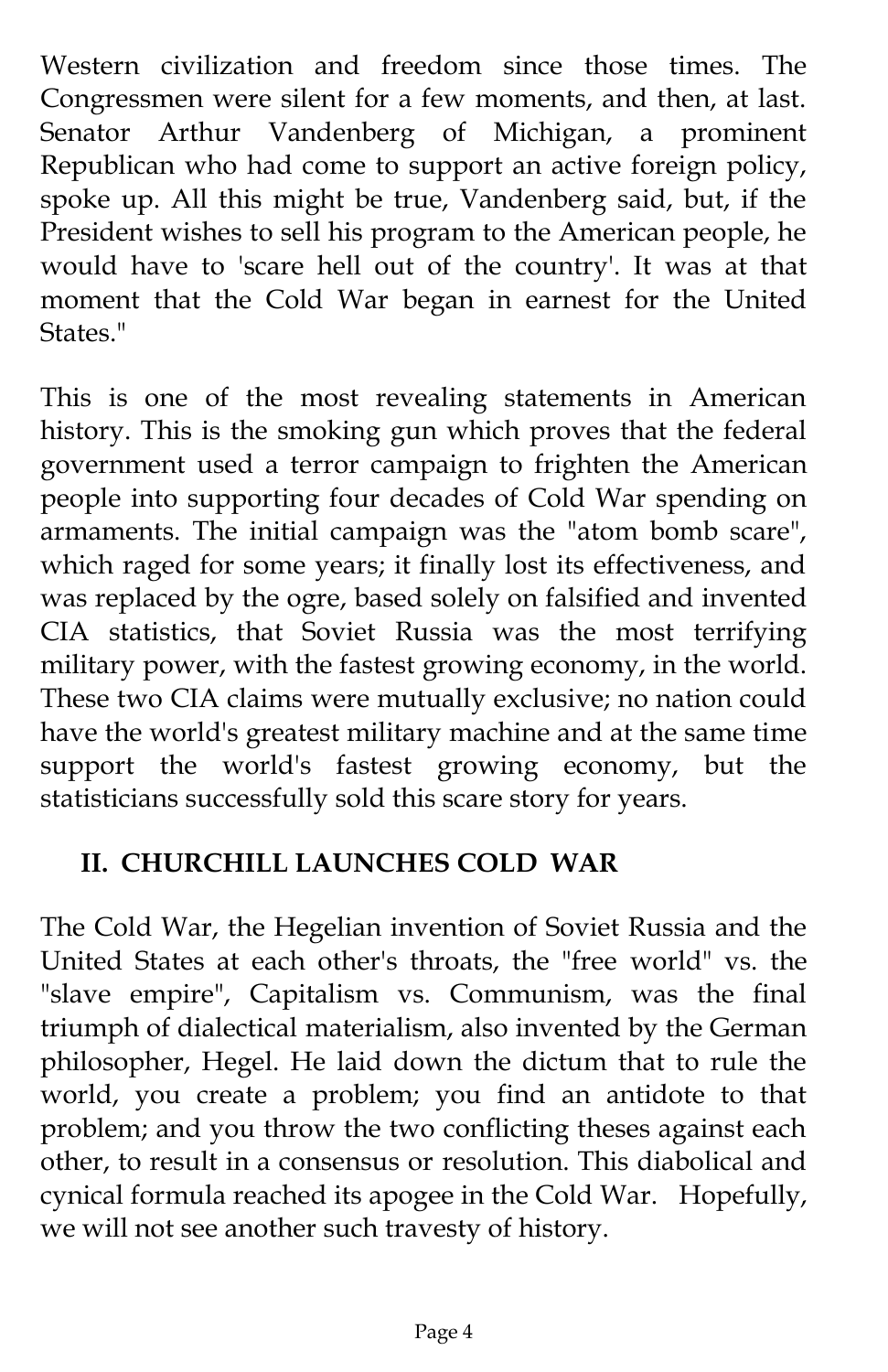Hard on the conclusion of the Second World War, the Colossus of the United States stood astride the entire world. With the world's largest economy, never touched by a single bomb or artillery shell throughout the war, the largest army, and a proud and victorious people, it was incredible that the United States could for a moment seriously regard the war-devastated Soviet Union as a threat. Stalin lost forty million people during the war; his nation was in rains. He desperately needed a breathing space in which to recover. Miraculously, the World Order invention of the Cold War came to his rescue. None other than Stalin's co-conspirator, Winston Churchill, was chosen to launch this new "problem".. Now unemployed, Churchill was desperate to get back into the limelight. At the invitation of President Truman, Churchill was brought to the United States to deliver a speech at little Fulton College, in Truman's home state of Missouri.

On March 5, 1946, at Fulton, Churchill made his famous "Iron Curtain" speech. He warned that an "Iron Curtain" had descended upon Europe, the Communist enslavement of the Eastern European countries. He failed to mention that he and Franklin Delano Roosevelt had joined at Yalta to deliver Eastern Europe to Stalin, with Alger Hiss, the originator of the plan, beaming in the background. Not a single journalist, anywhere in the world, mentioned Churchill's overwhelming personal complicity in creating and maintaining the dire situation which he now publicly deplored.

#### **III.THE CONVERSION OF SENATOR ARTHUR VANDENBERG**

One of Washington's leading political strategists, Senator Arthur Vandenberg had warned his co-conspirators at the Feb. 27, 1947 White House meeting that to sell the prospective Cold War program, they would have to "scare hell out of the country". He had an interesting background. A millionaire newspaper publisher in Grand Rapids, Michigan (later to become famous as the home of President Gerald Ford),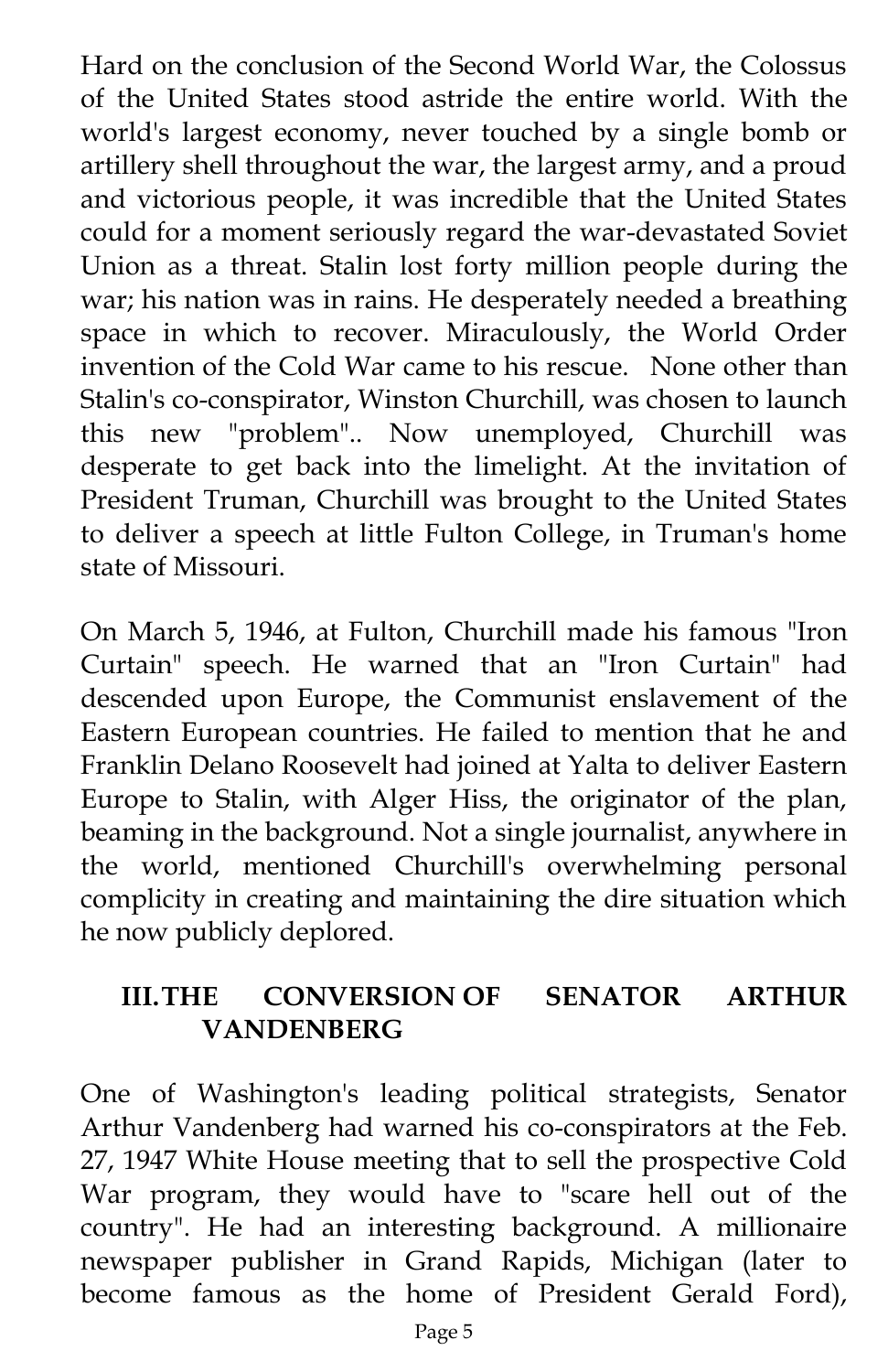Vandenberg had been elected to the Senate in 192S. A rockribbed Republican, he voted against New Deal measures such as the Social Security Act. He was Republican minority leader, and Capitol Hill's leading isolationist. When the United Nations proposal came to Congress, no one in Washington doubted that Vandenberg would shoot it down.

All of Washington was amazed when Senator Vandenberg rose on the Senate floor, on January 10, 194S, and called for the establishment of the United Nations. As George Stimpson, founder of the National Press Club, later explained to me, America's leading isolationist had become a rabid internationalist in a single night. A beautiful blonde agent from British Secret Intelligence Service had been sent to his room. After an all night political discussion, Senator Vandenberg awakened to become the new champion of the United Nations. Although a little known story, it epitomizes how things are accomplished in Washington, today as yesterday.

This is the Senator who is described in the Dictionary of National Biography as "a jingoist and chauvinist who supported the aggressive foreign policies of Theodore Roosevelt and Taft." Franklin D. Roosevelt rewarded Vandenberg for his treachery by sending him as a special delegate to San Francisco with Alger Hiss to draft the United Nations Charter. The White House continued to shower gifts on Vandenberg, even going so far as to make his favorite nephew. General Hoyt Vandenberg, Commanding General of the United States Air Force.

#### **IV.THE FLOOZIES OF WASHINGTON**

During our discussions at the National Press Club in 1948, the subject of Senator Arthur Vandenberg's overnight conversion to the congressional champion of the United Nations was examined in detail. We recalled a fellow agent of the blonde British Secret Service agent who accomplished this mission, one Kaye Summersby, who had been chosen to mollify General Eisenhower, Commanding General of the entire European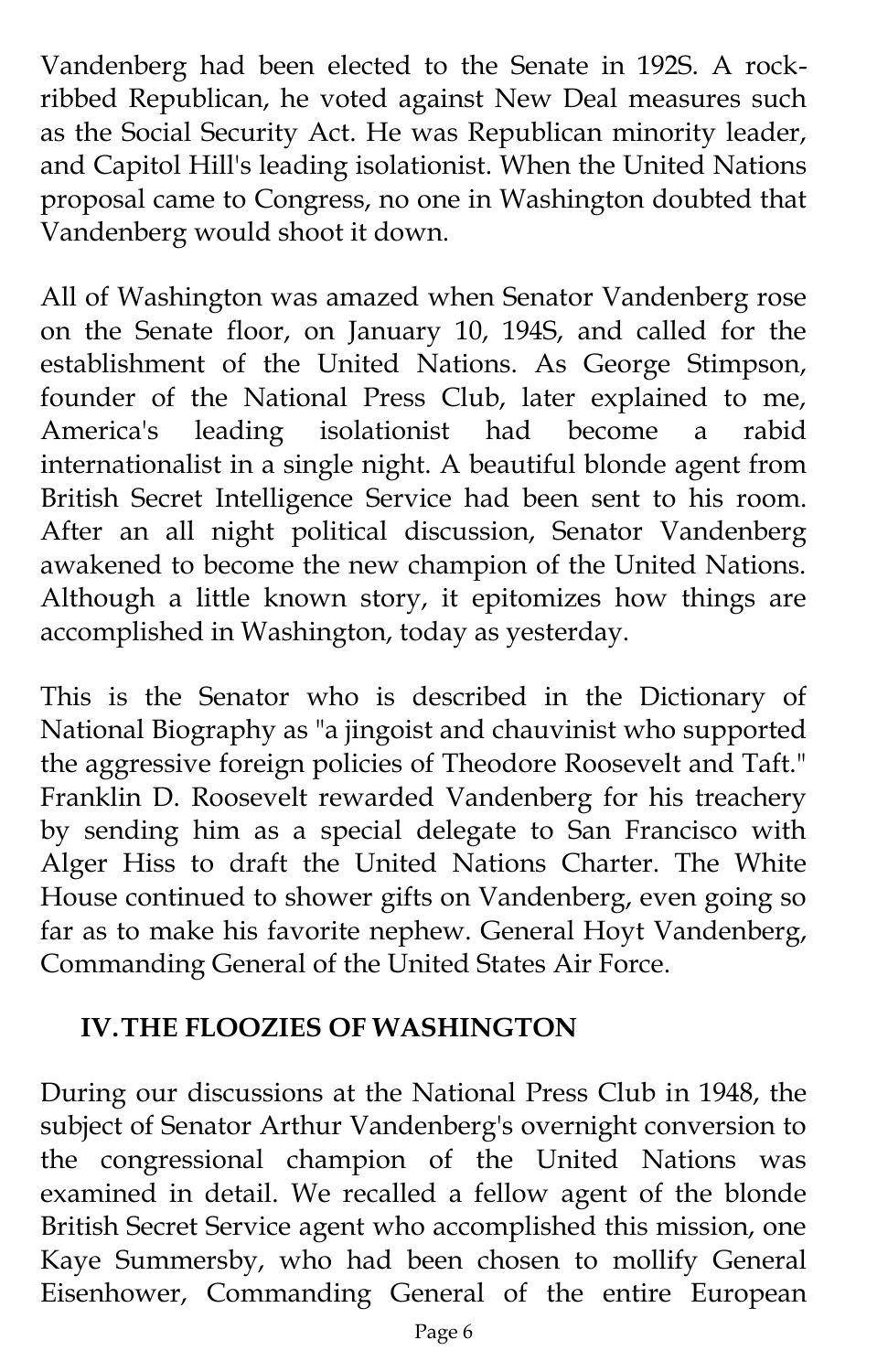Theater during the Second World War. Summersby's intelligence training included the arts of the ancient Byzantine hetaerae, who were skilled in the arts of "unendurable pleasure, indefinitely prolonged". With Summersby as his chauffeur, Eisenhower was delivered to small country hotels in England, while his adviser, the political commissar Capt. Edward M. M. Warburg, of the banking family, ran the war from London. The enraptured general notified his superior, George Marshall, that he was divorcing Mamie Eisenhower to marry the princess of endless delights, which of course was never in the cards. Marshall promptly reported this development to President Truman, who was furious, notifying Ike that it was out of the question (Plain Speaking, by Merle Miller). Kaye ended her days as a permanent house guest on a Rothschild estate on Long Island.

Another British agent, Pamela Digby Churchill, married to Winston Churchill's son, later married Averill Harriman, the unofficial foreign minister of the United States. Harriman's exploits in travelling the world, instructing the heads of nations in how to conduct their affairs, was legendary. He became the subject of a series of novels by Upton Sinclair, chronicling the feats of one Lanny Budd (Harriman) throughout the world. Harriman spent the last two years of World War II at Stalin's Kremlin headquarters, dictating to Stalin how he should conduct the war. After his death, Pamela Churchill Harriman took over the Democratic National Committee. She is now our Ambassador to Paris, the most desired appointment in our foreign service, presiding over 1100 employees.

#### **V. HARRIMAN'S REPLY**

When Charles T. Mee Jr.'s historic article appeared in American Heritage magazine in August of 1977, the editors notified Averill Harriman and gave him the chance to reply in the same issue. Harriman's response was headlined "We Can't Do Business with Stalin". The Communist dictator who had been Harriman's lackey throughout the war was now dismissed as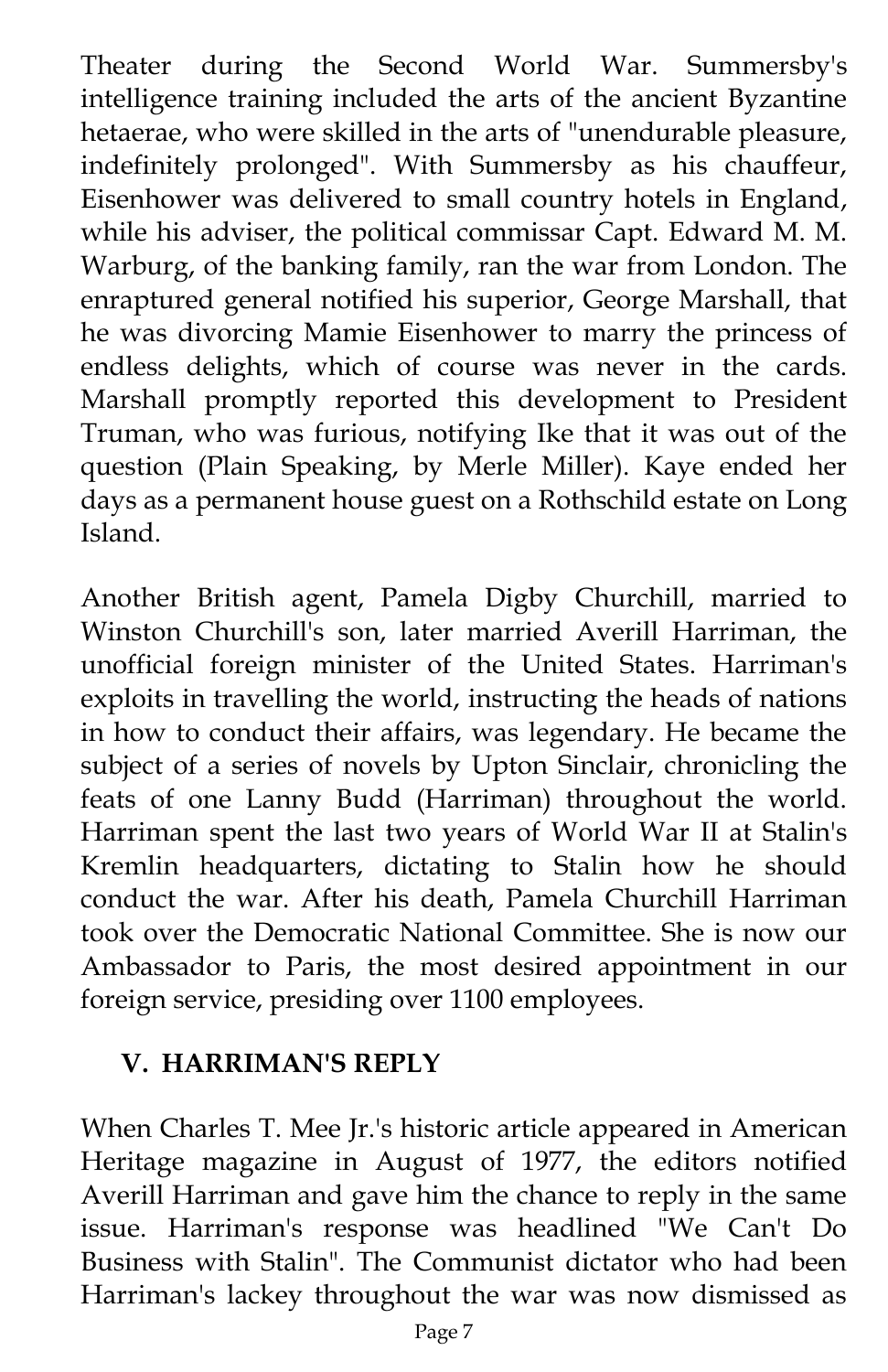uncooperative! Harriman recounts in great detail the repressive policies of Stalin towards the captive nations in Eastern Europe (policies which Harriman himself had initiated), and goes on to denounce Mee's astounding report as "revisionist". "Mr. Mee has made his own sketchy revision of standard revisionist doctrine," quoting Mee's statement that "the Cold War served everybody's purpose." Truman needed an excuse for deficit spending, because without it he could not have kept the American economy busy and productive. Thus he waged a Cold War, after the hot war was won, to justify continued deficit spending. With the Truman Doctrine and the Marshall Plan, the encouragement of American multinational companies, and a set of defense treaties that came finally to encompass the world, he institutionalized it."

As Charles T. Mee Jr. points out in his article, Stalin was a principal beneficiary of the Cold War. " Stalin needed the Cold War, not to venture out into the world again after an exhausting war, but to discipline his restless people at home. He had need of that ancient stratagem of monarchs the threat of an implacable external enemy to be used to unite his own people in Russia." Mee also names Winston Churchill as a prime suspect in the Cold War conspiracy. He states that Churchill "emerged from World War II with a ruined empire, irretrievably in debt, an empire losing its colonies and headed inevitably toward bankruptcy. Churchill's scheme for saving Great Britain was to arrange to have America and Russia quarrel, while America and Russia quarreled, England would as American diplomats delicately put it 'lead' Europe". As had been the case for some three hundred years, "leading" Europe and the United States meant that Great Britain would make frequent use of its secret weapon, the Secret Intelligence Service. Its powers included, as we have seen, reversing the entire foreign policy of the United States overnight, from isolationism to an abject embracing of the United Nations; making the most prominent American general and future President a "love slave" of a ruthless intelligence agent, and much, much more, most of which we shall never know.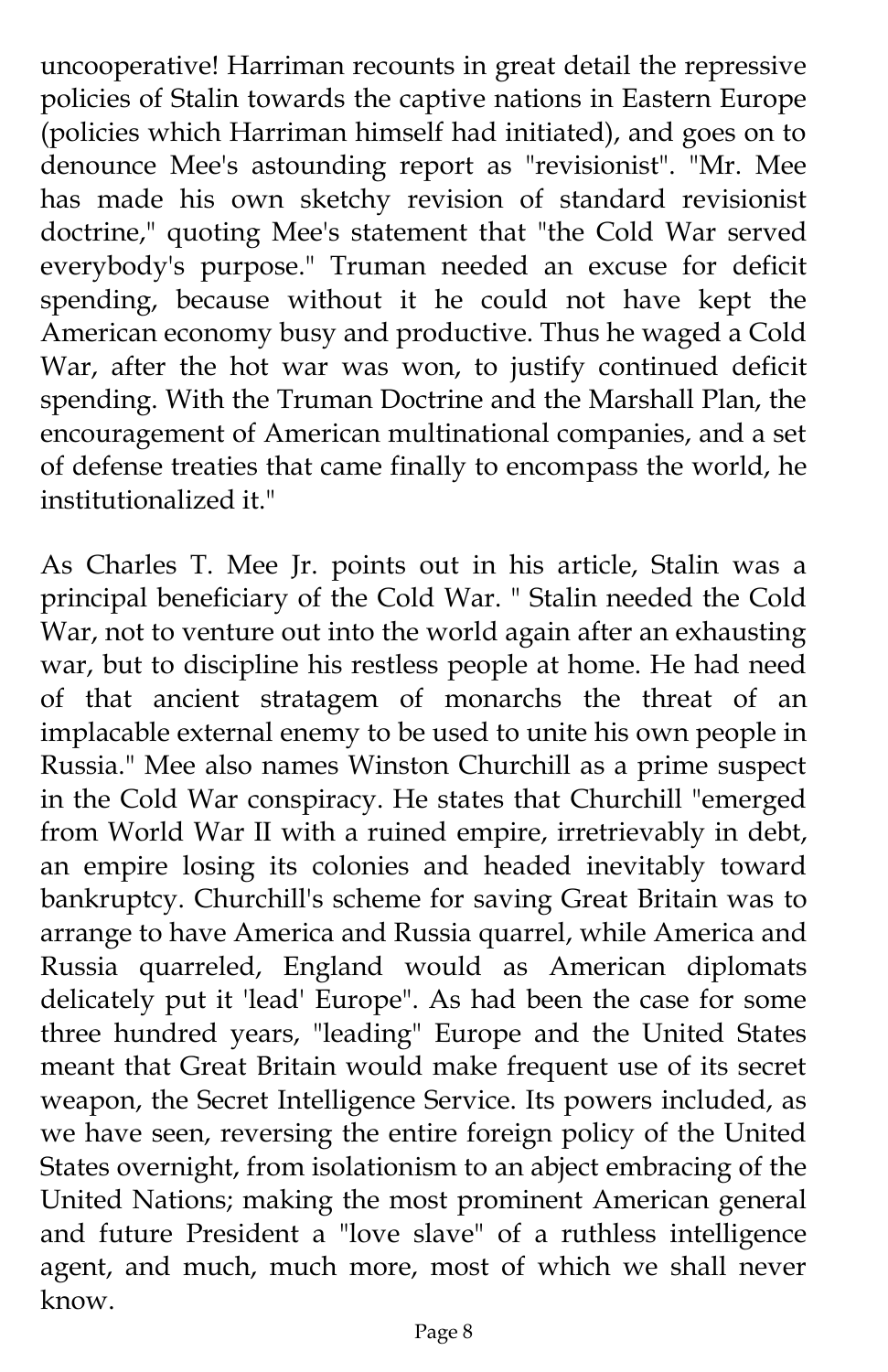#### **VI.THE FIRST VICTIMS OF THE COLD WAR**

The first victims of the Cold War were not soldiers; they were American politicians who were reluctant to embrace the new campaign. The first casualty was elder statesman Henry Stimson, who wrote a memo to President Truman in the autumn of 1945, cited by Mee as the cause of Stimson's disappearance from Washington. Stimson's memo denounced the projected Cold War as a serious error, and called for "satisfactory relations" with Russia. Henry Wallace, Secretary of Commerce, also protested against the Cold War, he was allowed to resign. Mee identifies the "comers" in Washington as those who were quick to latch onto the Cold War as "the wave of the future". Those who tended to believe in an aggressive attitude toward Russia, were spotted, and promoted young men such as John Foster Dulles and Dean Rusk. George Kennan, then in the American Embassy in Moscow, was discovered after he sent a perfervid 8,000 word telegram back to Washington. "We have here a political force committed fanatically to the belief that with U.S. there can be no permanent Modus Vivendi, that it is desirable and necessary that the internal harmony of our society be disrupted, our traditional way of life be destroyed, the international authority of our state be broken." Mee mentions that, in his memoirs, Kennan says that he now looks back on his cable 'with horrified amusement'. "At the time, however, he was ideal for Truman's use, and he was recalled from Moscow and made chairman of the State Department's Policy Planning Committee, or as the New York Times called him, 'America's global planner'."

#### **VII. THE EGGHEADS**

Critics of the new Cold War foreign policy quickly found a nickname for its architects, "the eggheads". Like George Kennan, they were liberal intellectuals, often prematurely bald, and unanimous in their dislike of the American people, whom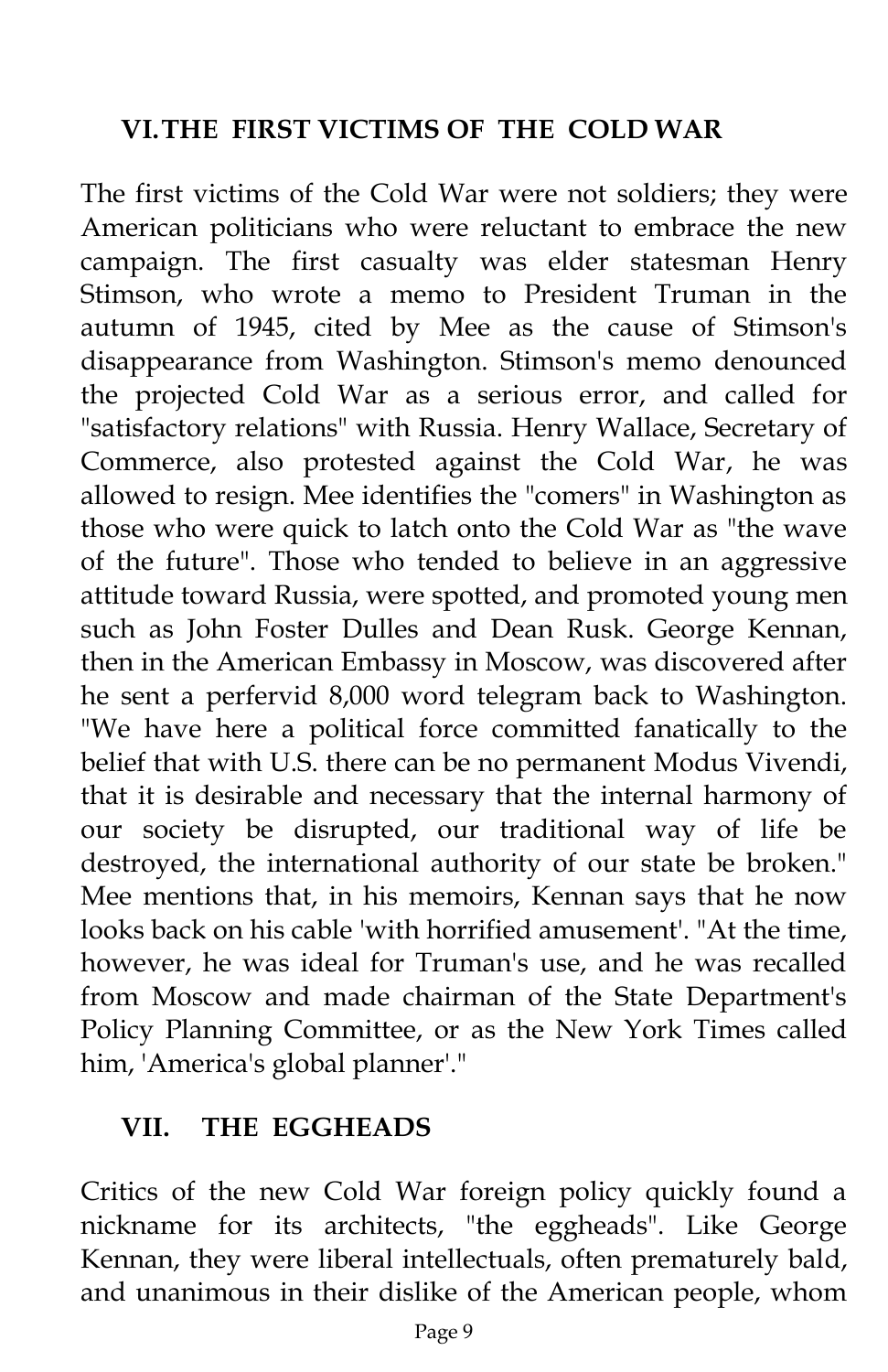they hated and feared, and their Constitution. Their goal, which they now seem to have achieved, was to liberate the federal government, which Thomas Jefferson and the other Founding Fathers had written to "bind down the government with the chains of the Constitution". While ostensibly following an "anti-Communist" policy, the eggheads never forswore their dedication to Marxism, and its monolithic state.

During the four decades of the Cold War, Hollywood, which never failed to bolster the goals of the Cold War architects, reserved its bitter scorn for "red-blooded Americans" who stood for flag and country. While forbearing from ever presenting lifelong Communists in a deprecating way, Hollywood made films deriding "anti-Communists" as flag-waving American Legion boobs, a stance which it continues to this day. If any one of the eggheads and their Hollywood lackeys were to be called a "patriot", they would be overcome with shame.

## **VIII. A PHONY WAR**

During most of its history, the Cold War was a propaganda war, in which the opponents hurled invectives at each other. However, the military-industrial complex cannot make billions of dollars from propaganda; there had to be occasions of real shooting. We endured the Korean War and the Vietnam War, with hundreds of thousands of casualties, while Soviet Russia did not lose a man in either war. Both Russia and the United States were careful to have the scenes of battle take place thousands of miles from their own lands, in poverty-stricken countries such as Korea and Vietnam. We had the Cuban missile crisis, a soap opera in which the media convinced Americans that they had been on the brink of atomic destruction, being saved just before the bombs were launched by the "incredible diplomatic skills" of John F. Kennedy and Khrushchev, neither of whom before or after this crisis had ever shown the slightest skill at diplomacy. The Berlin Wall was built, to prevent all of its population from fleeing the desolation of Communist East Germany. The eggheads greeted the Berlin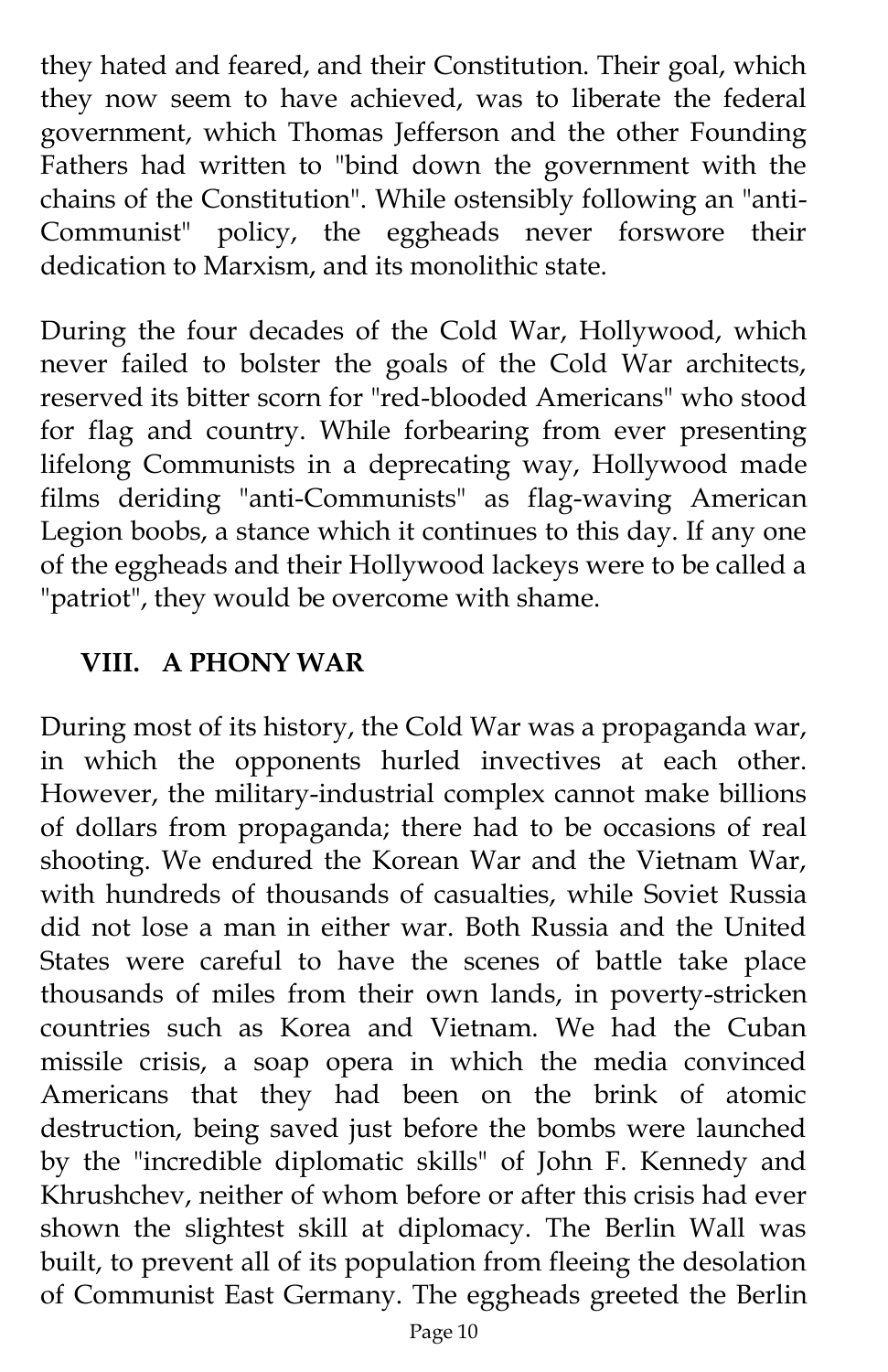Wall with praise. President John F. Kennedy made a special trip to Germany to put his seal of approval on the Berlin Wall, and to reassure the Communists that the United States would not remove it. And we never did. It was the Germans themselves, driven beyond endurance, who ripped it down, much to the consternation of our eggheads in Washington.

## **IX. A METEORIC CAREER**

Although few Americans recognize the name of **George Kennan**, he not only was the source of the nickname "egghead", he also was the bureaucrat entrusted with the maintenance of the Gold War in Washington for many years. He was named after his uncle, George Kennan, who spent many years travelling in Czarist Russia on "missionary work" for the world Communist movement. He was entrusted with many millions of dollars by **Jacob Schiff,** known as "A Prince in Israel", who was born in the Rothschild house in Frankfurt, and who, according to his grandson, John Schiff, had spent twenty-twomillion dollars of his, personal funds to bring about the Bolshevik Revolution in Russia. Most of this money was spent on revolutionary propaganda, which Kennan, with journalistic credentials, distributed throughout Russia. Some historians credit George Kennan as the pivotal force in the Bolshevik Revolution, pointing out that it was his distributing of thousands of revolutionary leaflets to officers in the Czar's Army which turned them against the regime and led to the downfall of the Czar.

George Kennan also worked with Jacob Schiff in financing Japan in the Russo-Japanese War of 1905. The Japanese government decorated Kennan with the Gold War Medal, and the Order of the Sacred Treasure. (The World Order, by Eustace Mullins, p. 64). Schiff instigated this war to strike a blow against the alleged oppression of Jews in Russia, and to create a governmental crisis by which the Communists could seize power. The "1905 Revolution" failed miserably; the Communists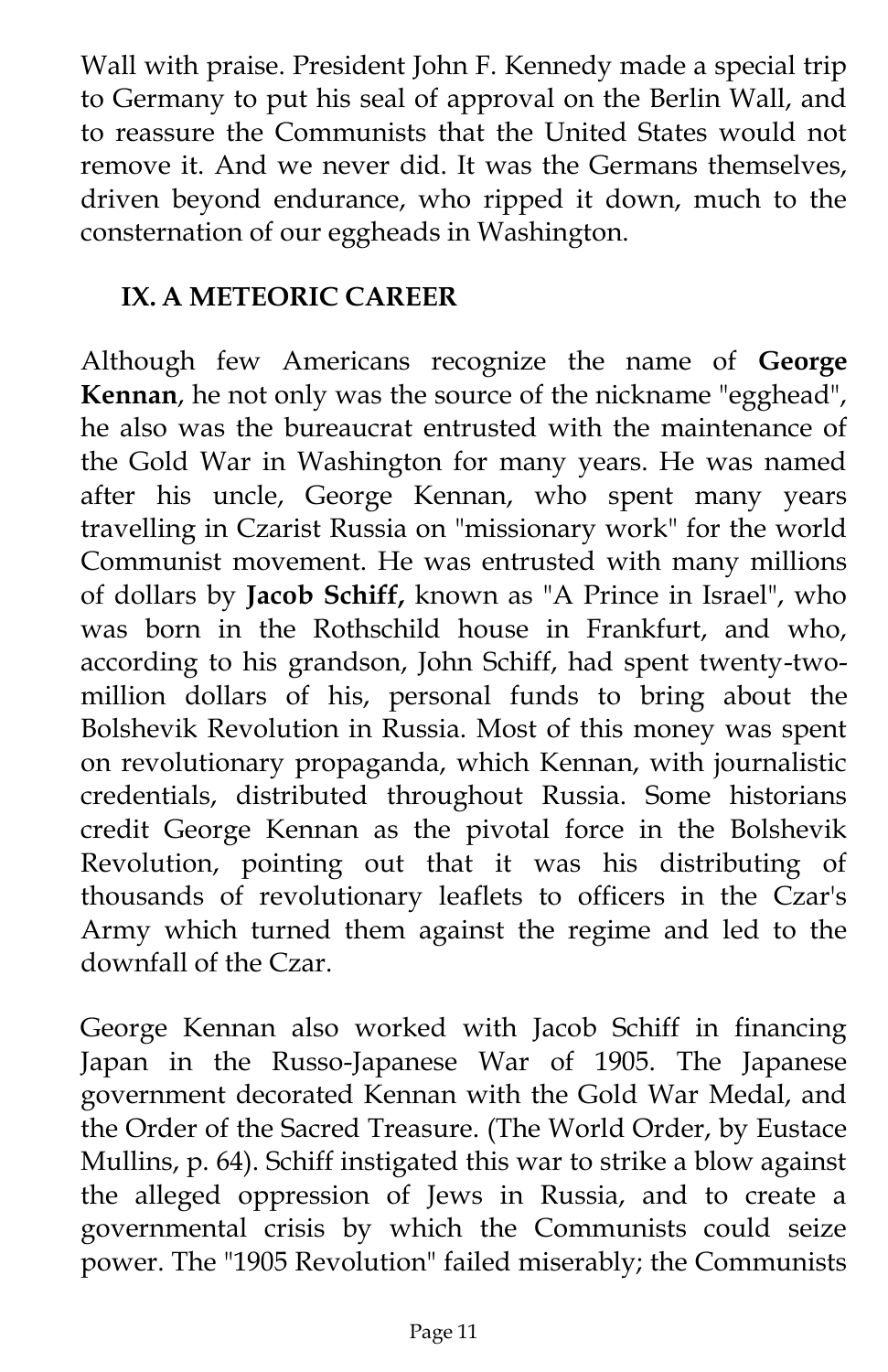had to wait twelve more years, with Schiff's continued support, before they could seize power.

# **X. REMARKABLE HERITAGE**

To those who have studied the history of the twentieth century, it is not at all paradoxical that the American government should have entrusted its foreign policy towards Russia to someone named after the man who is credited with bringing about the Bolshevik Revolution. When Franklin D. Roosevelt, repaying Communist support which gave him victory in his presidential race against Herbert Hoover, promptly extended diplomatic recognition to Stalin, it was George Kennan who was chosen to accompany Ambassador William Bullitt to Moscow to reopen the American Embassy. It was George Kennan who wrote the notorious 8,000-word "long telegram" sent from Moscow to Washington on Dec. 22, 1946, where, as he points out, it caused a sensation, and led to his being summoned back to Washington to head the newly created post of head of Policy Planning.

Kennan states in his memoirs that he had the only office directly adjoining the office of Secretary of State General George Marshall, and that it was lie, Kennan, who actually drafted the text of the Marshall Plan.

# **XI. THE POLICY OF "CONTAINMENT"**

However, it is as "X", the anonymous author of an article which appeared in the July, 1947 issue of Foreign Affairs, the official publication of the Council on Foreign Relations, titled "The Sources of Soviet Conduct", that George Kennan continues to be remembered in Washington. This article laid down the principle of "containment" which was to be official U.S. policy towards Russia for the remainder of the Cold War. No wonder the New York Times called Kennan "America's global planner". Henry Kissinger, who inherited the Kennan policy of the Cold War, wrote in White House Years, p. 135, that "George Kennan came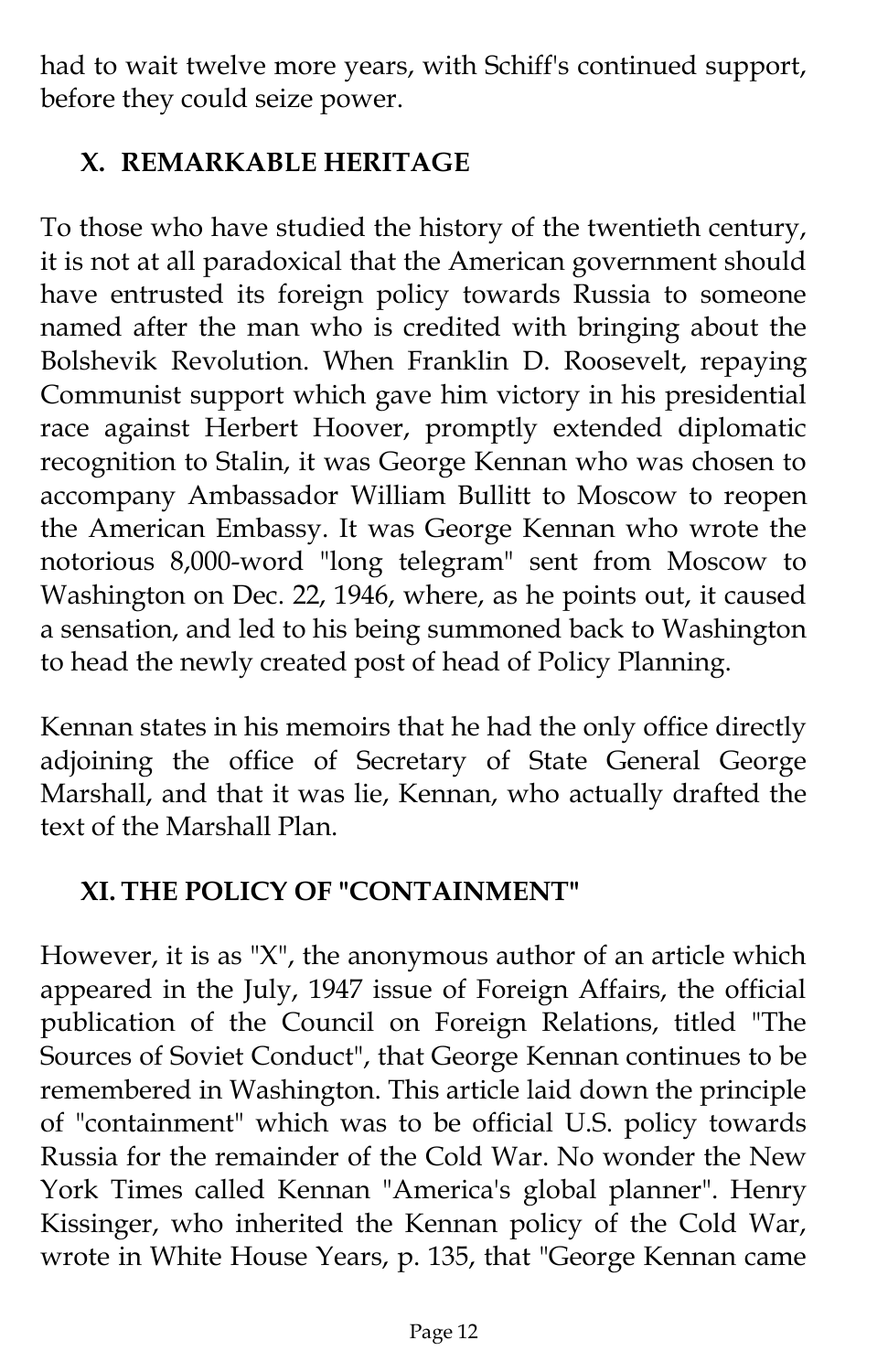as close to authoring the diplomatic doctrine of his era as any diplomat in our history."

Paul Kennedy, in The Rise and Fall of the Great Powers, defined the "policy of containment" as follows: "The view from Washington was that a master plan for world Communist domination was unfolding and needed to be 'contained'." Walter Lippmann, who was a one-man think tank in Washington for fifty years, and an adviser to many Presidents, adopted Kennan's policy in his influential The Cold War; a Study in United States Foreign Policy, as America's senior elder statesman.

Kennan's "containment'' policy was just that; that the Soviet Union and world Communism would be contained, but never openly challenged or fought against. It was a permanent guarantee that the captive nations of Eastern Europe, which had been delivered to Stalin by Roosevelt, Churchill and Alger Hiss at Yalta, would never be liberated from Communism. An organization championing the captive nations was for many years the most hated and derided group in Washington, Composed of a few Congressmen from Chicago and Cleveland who had strong ethnic backing from Poles, Czechs and other Eastern Europe countries, it was a political embarrassment for many years to the oligarchs of the Cold War.

#### **XII. THE MEN BEHIND CONTAINMENT**

In his memoirs, Kennan mentions that one of the principal sponsors of his containment policy was then Secretary of the Navy James Forrestal, who later, as Secretary of Defense, became one of a long list of "Washington suicides", a special category a la Vince Foster. Although published in Foreign Affairs, a magazine read only by the Elite, it was quickly taken up by Arthur Krock of the New York Times, the most influential journalist in Washington. He reprinted the article in the New York Times, describing it as the "most important foreign relations document of the century". A shorter version of the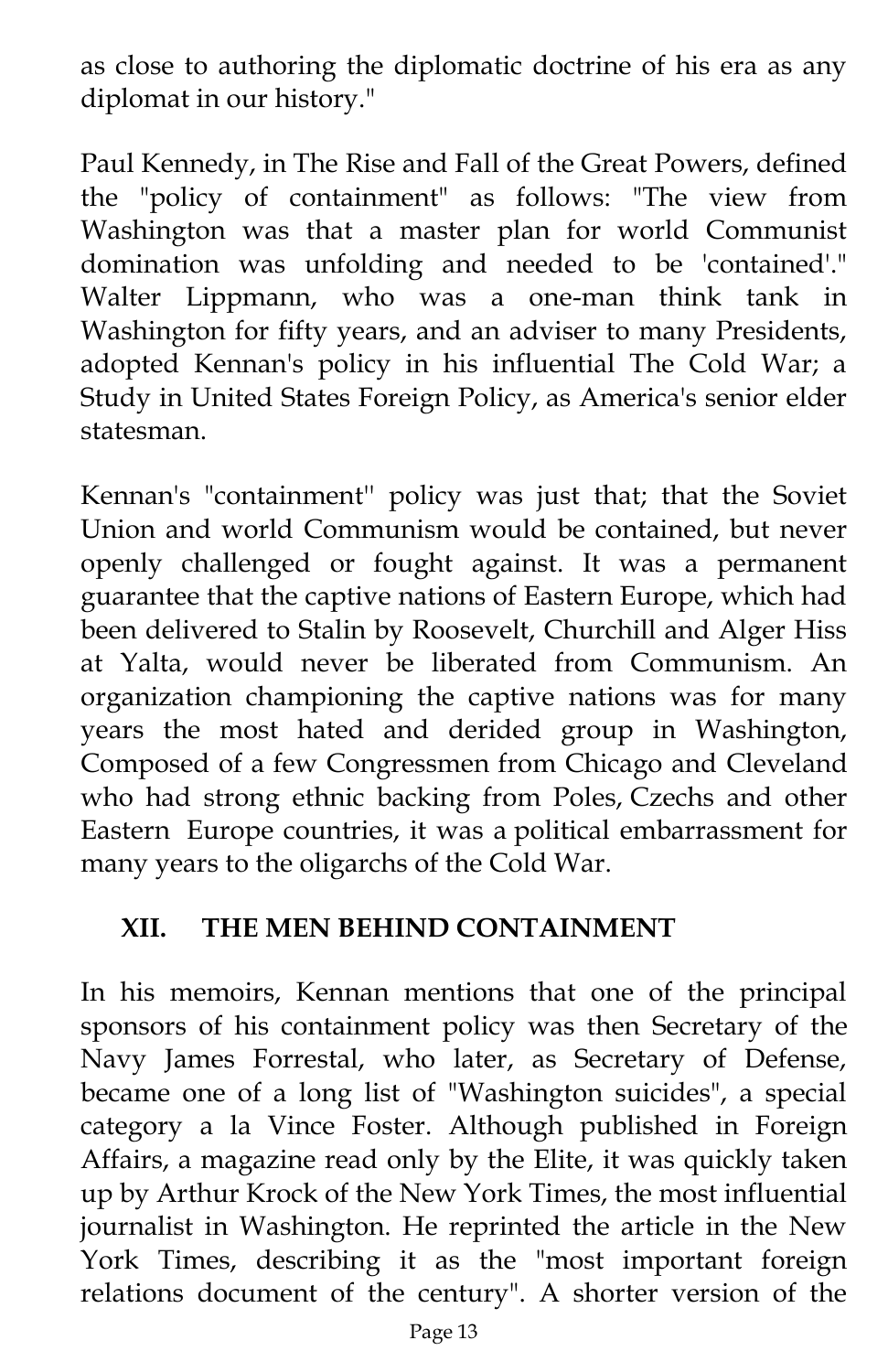containment article was then published in Life magazine. It had now inundated the country.

Kennan states in his memoirs, "I emphatically deny the paternity of any efforts to invoke the doctrine of containment today." He downplays both the "long telegram" and the article by "X", claiming that they have been "misunderstood". He modestly ignores the fact that he laid down the policy which our government has followed for forty years. His reward was a post as professor at the elite think tank in Princeton, the Institute for Advanced Study, where he has worked since 1950, with interim appointments as Ambassador to Russia and to Yugoslavia. He also was awarded the Albert Einstein Peace Prize, presumably for avoiding a Third World War by his policy of containment (my studies have shown that a Third World War between Russia and the United States was never seriously considered by anyone in authority). It was only a "War Game".

#### **XIII. TECHNIQUES OF THE COLD WAR**

The government propaganda techniques by which the American people were terrorized for some forty years began with the dire threat of nuclear annihilation. School children went through daily drills of falling to the floor in terror of the atomic bomb which would destroy their school. Their parents built backyard "bomb shelters" stocked with food and water. Because "scientific studies" showed that the radiation peril would last for at least five hundred years, the survivors apparently expected to spend that much time in their shelters. Nationwide philosophical debates ensued as to whether the survivors, huddled in their shelters after the blast, should open the door to neighbors or to "minorities" who had neglected to build bomb shelters, or whether they should shoot those who battered down the doors to get food. Hollywood loyally produced many movies about the coming atomic debacle, such as Dr. Strangelove, in which insane fascists were determined to use the bomb to destroy the civilized world; War Games, in which a mad computer tried to trick the United States and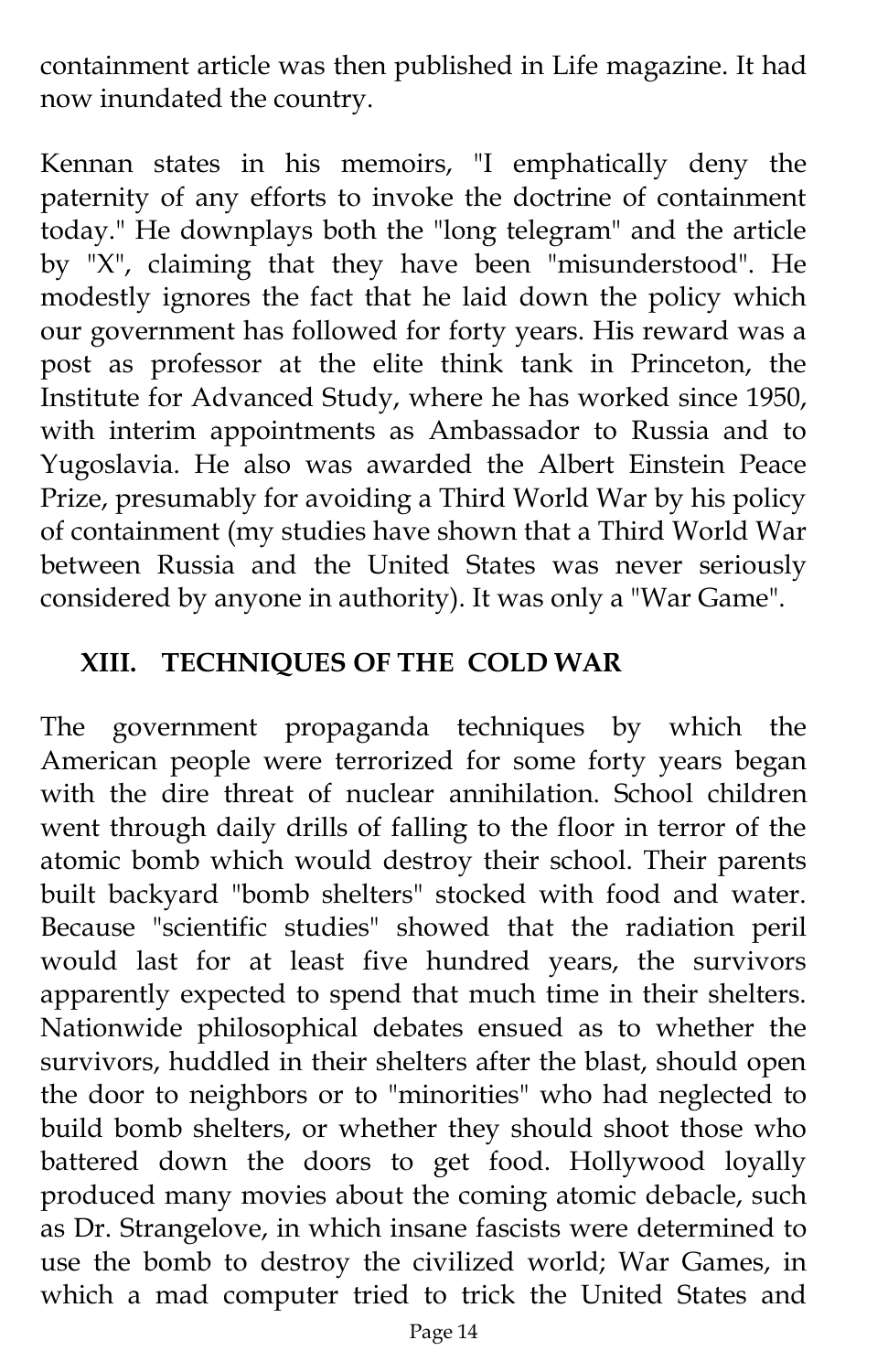Russia into destroying each other; and a steady stream of films depicting "Bette Davises" as little old librarians who were determined that students should be allowed to read the works of Karl Marx.

## **XIV. THE CIA RIDES TO THE RESCUE**

After years of exposure to the imminent threat of being vaporized in an atomic blast, Americans began to ignore the threat; many of them bulldozed their bomb shelters into swimming pools. It was obvious to our masters that new techniques of terror had to be developed. The Central Intelligence Agency now became the vehicle of mass terrorism. It became known as "the Company" under the leadership of stock promoter Bill Casey. He became highly skilled at peddling alarming statistics about the threat of Communism to Congress, who hastily voted vast increases in the "defense" budget. The oligarchs abandoned the now worn out doctrine of nuclear annihilation. There would be no need to spend two-hundredand-fifty-billion dollars a year on tanks, guns and airplanes if they were all to be vaporized by a single bomb. The defense budget had been brought from a low of \$13 billion in 1947 to a continuous budget in the hundreds of billions. With its top secret budget of hundreds of millions of dollars a year, never to be examined by anyone, the CIA sent its own James Bonds all over the world usually to attack and overthrow "anti-Communist" governments and "dictators" such as Ferdinand Marcos, who had been indiscreet in their denunciations of Communism. The CIA hired hundreds of journalists to write books and articles promoting its version of the Cold War, always at the highest prevailing rates.

#### **XV. EFFECTS OF THE COLD WAR**

The effect on both Russia and the United States of the Cold War conspirators has been devastating. Russia's economy is in a state of collapse, with no improvement in sight. The United States has been looted; its infrastructure, its roads, bridges and other